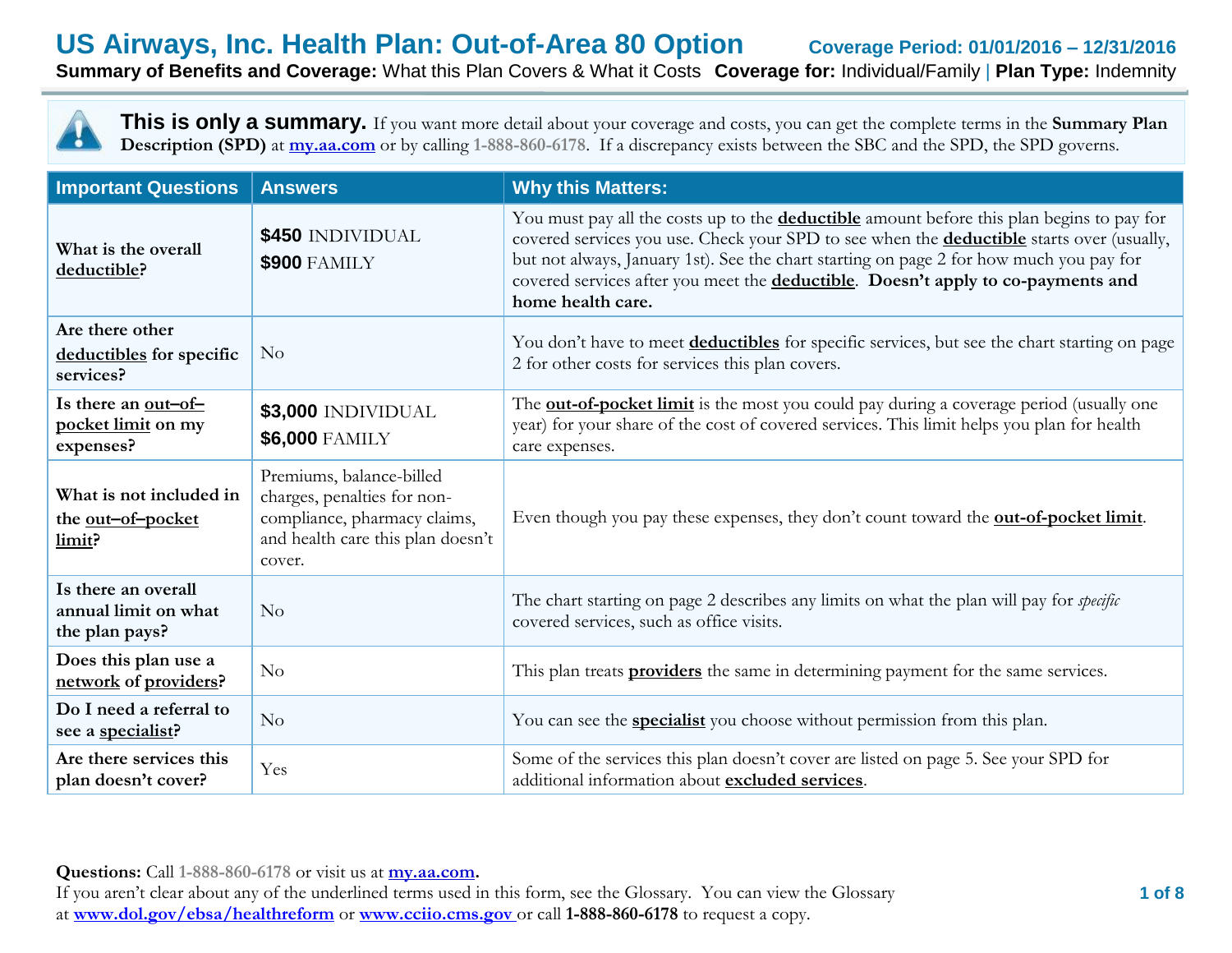# **US Airways, Inc. Health Plan: Out-of-Area 80 Option Coverage Period: 01/01/2016 – 12/31/2016 Summary of Benefits and Coverage:** What this Plan Covers & What it Costs **Coverage for:** Individual/Family | **Plan Type:** Indemnity

**Co-payments** (co-pays) are fixed dollar amounts (for example, \$15) you pay for covered health care, usually when you receive the service.

- **Co-insurance** is *your* share of the costs of a covered service, calculated as a percent of the **allowed amount** for the service. For example, if the plan's **allowed amount** for an overnight hospital stay is \$1,000, your **co-insurance** payment of 20% would be \$200. This may change if you haven't met your **deductible**.
- The amount the plan pays for covered services is based on the **allowed amount**. If an out-of-network **provider** charges more than the **allowed amount**, you may have to pay the difference. For example, if an out-of-network hospital charges \$1,500 for an overnight stay and the **allowed amount** is \$1,000, you may have to pay the \$500 difference. (This is called **balance billing**.)
- Your cost sharing does not depend on whether a provider is or is not in a **network**.

| <b>Common</b><br><b>Medical Event</b>           | <b>Services You May Need</b>                                                   | <b>Your Cost If You</b><br><b>Use any Provider</b> | <b>Limitations &amp; Exceptions</b>                                                                                                                                                                                              |
|-------------------------------------------------|--------------------------------------------------------------------------------|----------------------------------------------------|----------------------------------------------------------------------------------------------------------------------------------------------------------------------------------------------------------------------------------|
|                                                 | Primary care visit to treat an injury or illness                               | $20\%$ co-insurance                                | Pays only after deductible met.                                                                                                                                                                                                  |
|                                                 | Specialist visit                                                               | 20% co-insurance                                   | Pays only after deductible met.                                                                                                                                                                                                  |
| If you visit a health<br>care provider's office | Other medical practitioner office visit (e.g.,<br>chiropractor, acupuncturist) | 20% co-insurance for<br>chiropractor               | Pays only after deductible met.<br>Coverage is limited to maximum 20 visits annually.<br>Acupuncture is not covered.                                                                                                             |
| or clinic                                       | Preventive care/screening/immunization                                         | 20% co-insurance                                   | Pays only after deductible met.<br>There may be other levels of cost share that are<br>contingent on what services are provided. See the<br>Schedule of Out-of-Area Program Benefits section<br>of the SPD for complete details. |
|                                                 | Diagnostic test (x-ray, blood work)                                            | 20% co-insurance                                   | Pays only after deductible met.<br>The amount you pay may be different depending on<br>how/where your care was provided. See the<br>Schedule of Out-of-Area Program Benefits section<br>of the SPD for complete details.         |
| If you have a test                              | Imaging (CT/PET scans, MRIs)                                                   | 20% co-insurance                                   | Pays only after deductible met.<br>The amount you pay may be different depending on<br>how/where your care was provided. See the<br>Schedule of Out-of-Area Program Benefits section<br>of the SPD for complete details.         |

**Questions:** Call **1-888-860-6178** or visit us at **my.aa.com.**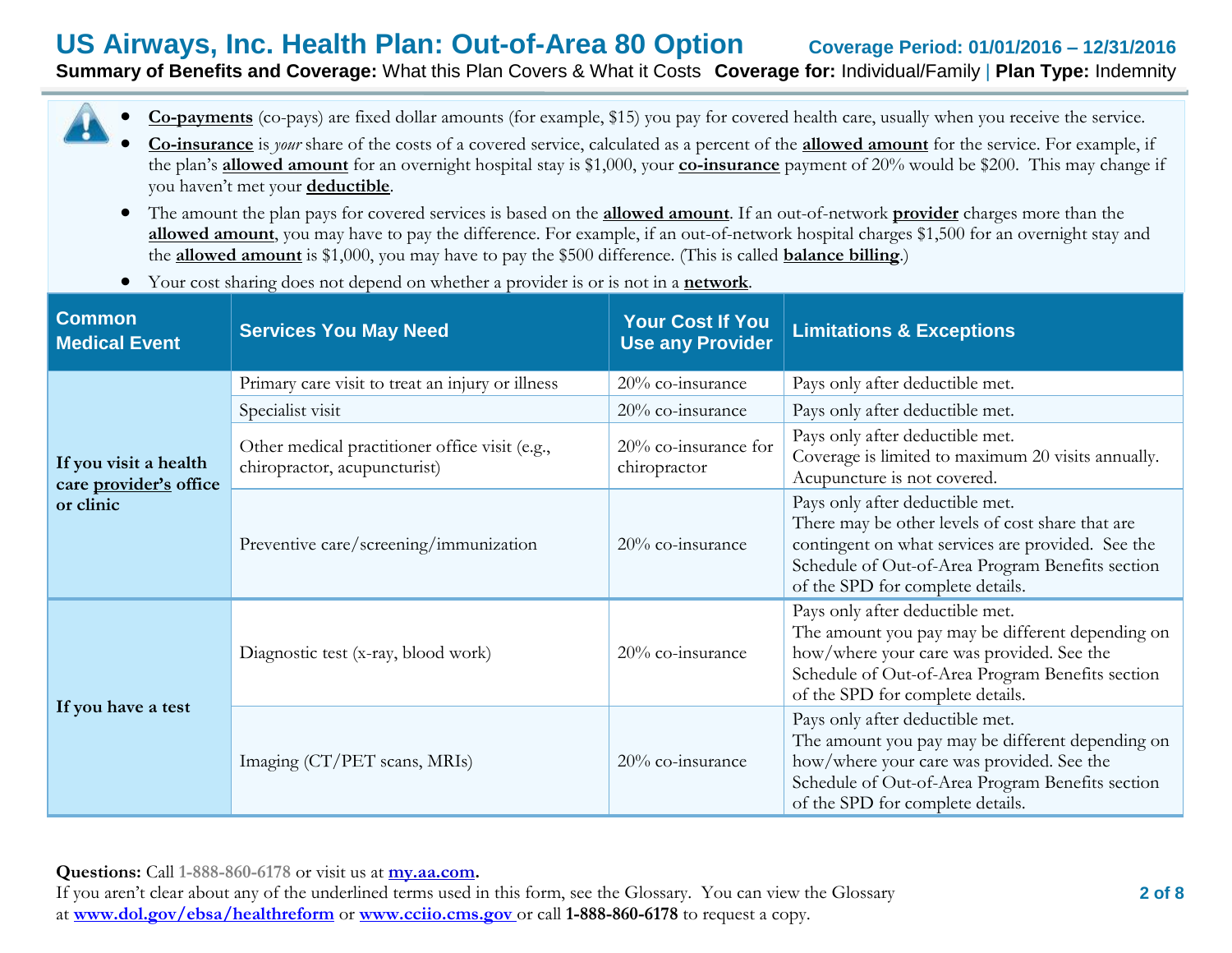**Summary of Benefits and Coverage:** What this Plan Covers & What it Costs **Coverage for:** Individual/Family | **Plan Type:** Indemnity

| <b>Common</b><br><b>Medical Event</b>                                                   | <b>Services You May Need</b>                   | <b>Your Cost If You</b><br><b>Use any Provider</b> | <b>Limitations &amp; Exceptions</b>                                                                                                                                                                                                                      |
|-----------------------------------------------------------------------------------------|------------------------------------------------|----------------------------------------------------|----------------------------------------------------------------------------------------------------------------------------------------------------------------------------------------------------------------------------------------------------------|
| If you need drugs to<br>treat your illness or                                           | Generic drugs                                  | \$15 retail/\$30 mail<br>order                     | Deductible does not apply.<br>You must use an in-network pharmacy.<br>Covers up to 34 day supply (retail prescription); 35-<br>90 day supply (mail order prescription).<br>Out-of-network prescription drugs are not covered.                            |
| condition<br>More information<br>about prescription<br>drug coverage is<br>available at | Preferred brand drugs                          | \$30 retail/\$60 mail<br>order                     | Deductible does not apply.<br>You must use an in-network pharmacy.<br>If you request a brand drug when a generic drug is<br>available, you must pay the cost difference between<br>the brand and generic drugs in addition to the<br>generic co-payment. |
| www.express-<br>scripts.com                                                             | Non-preferred brand drugs                      | \$50 retail/\$100 mail<br>order                    | Deductible does not apply.<br>You must use an in-network pharmacy.<br>If you request a brand drug when a generic drug is<br>available, you must pay the cost difference between<br>the brand and generic drugs in addition to the<br>generic co-payment. |
| If you have                                                                             | Facility fee (e.g., ambulatory surgery center) | 20% co-insurance                                   | Pays only after deductible met.                                                                                                                                                                                                                          |
| outpatient surgery                                                                      | Physician/surgeon fees                         | 20% co-insurance                                   | Pays only after deductible met.                                                                                                                                                                                                                          |
| If you need                                                                             | Emergency room services                        | 20% co-insurance                                   | Pays only after deductible met.                                                                                                                                                                                                                          |
| immediate medical                                                                       | Emergency medical transportation               | 20% co-insurance                                   | Pays only after deductible met.                                                                                                                                                                                                                          |
| attention                                                                               | Urgent care                                    | 20% co-insurance                                   | Pays only after deductible met.                                                                                                                                                                                                                          |
| If you have a                                                                           | Facility fee (e.g., hospital room)             | 20% co-insurance                                   | Pays only after deductible met.                                                                                                                                                                                                                          |
| hospital stay                                                                           | Physician/surgeon fee                          | 20% co-insurance                                   | Pays only after deductible met.                                                                                                                                                                                                                          |
| If you have mental                                                                      | Mental/Behavioral health outpatient services   | 20% co-insurance                                   | Pays only after deductible met.                                                                                                                                                                                                                          |
| health, behavioral                                                                      | Mental/Behavioral health inpatient services    | 20% co-insurance                                   | Pays only after deductible met.                                                                                                                                                                                                                          |
| health, or substance                                                                    | Substance use disorder outpatient services     | 20% co-insurance                                   | Pays only after deductible met.                                                                                                                                                                                                                          |
| abuse needs                                                                             | Substance use disorder inpatient services      | 20% co-insurance                                   | Pays only after deductible met.                                                                                                                                                                                                                          |

**Questions:** Call **1-888-860-6178** or visit us at **my.aa.com.**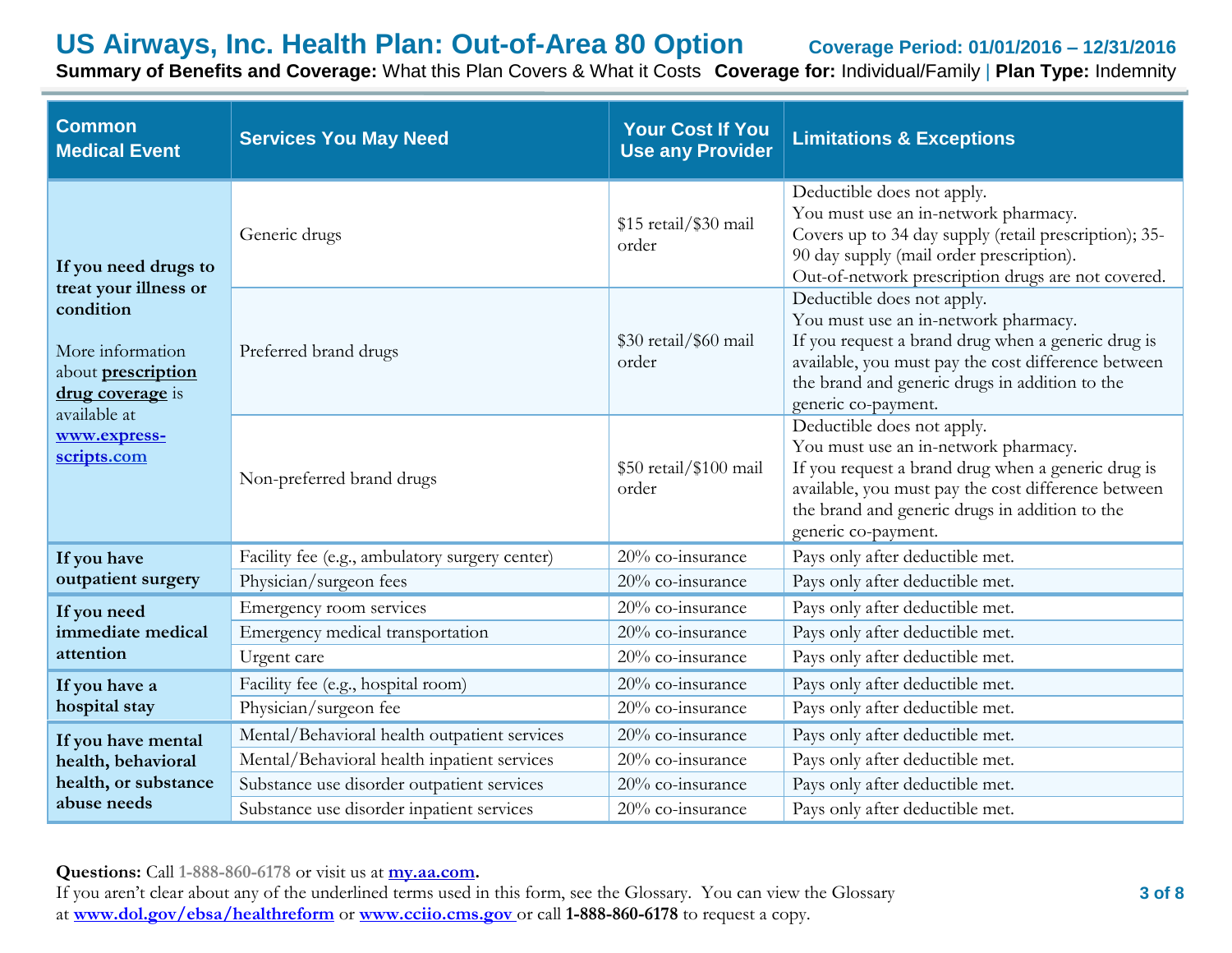**Summary of Benefits and Coverage:** What this Plan Covers & What it Costs **Coverage for:** Individual/Family | **Plan Type:** Indemnity

| <b>Common</b><br><b>Medical Event</b>                                   | <b>Services You May Need</b>        | <b>Your Cost If You</b><br><b>Use any Provider</b>                            | <b>Limitations &amp; Exceptions</b>                                                                                                                                                       |
|-------------------------------------------------------------------------|-------------------------------------|-------------------------------------------------------------------------------|-------------------------------------------------------------------------------------------------------------------------------------------------------------------------------------------|
| If you are pregnant                                                     | Prenatal and postnatal care         | 20% co-insurance                                                              | Pays only after deductible met.                                                                                                                                                           |
|                                                                         | Delivery and all inpatient services | 20% co-insurance                                                              | Pays only after deductible met.                                                                                                                                                           |
|                                                                         | Home health care                    | No Charge                                                                     | Deductible does not apply.<br>Coverage is limited to maximum 100 visits annually.                                                                                                         |
|                                                                         | Rehabilitation services             | 20% co-insurance                                                              | Pays only after deductible met.<br>Coverage is limited to maximum 40 visits annually<br>for physical and occupational combined therapy;<br>maximum 20 visits annually for speech therapy. |
| If you need help<br>recovering or have<br>other special health<br>needs | Habilitation services               | 20% co-insurance                                                              | Pays only after deductible met.<br>All rehabilitation and habilitation visits count toward<br>your rehabilitation visit limit.                                                            |
|                                                                         | Skilled nursing care                | 20% co-insurance                                                              | Pays only after deductible met.<br>Coverage is limited to maximum 60 days annually.                                                                                                       |
|                                                                         | Durable medical equipment           | First \$500: No<br>Charge, then 20% co-<br>insurance after<br>deductible met. | Precertification required after \$500 has been met.                                                                                                                                       |
|                                                                         | Hospice service                     | No Charge                                                                     | -none-                                                                                                                                                                                    |
|                                                                         | Eye exam                            | Not Covered                                                                   |                                                                                                                                                                                           |
| If your child needs                                                     | Glasses                             | Not Covered                                                                   |                                                                                                                                                                                           |
| dental or eye care                                                      | Dental check-up                     | Not Covered                                                                   | $\leftarrow$ none $\leftarrow$                                                                                                                                                            |

## **Excluded Services & Other Covered Services:**

**Services your Plan Does NOT Cover (This isn't a complete list. Check your SPD for other excluded services.** • Acupuncture Cosmetic surgery Dental care (except for dental treatment and oral surgery related to the mouth that is required as the result of an accident and started prior to a year after the accident • Glasses Hearing aids Infertility treatments (except diagnostic testing to determine the cause of infertility and prescription medication to treat infertility) • Routine eye care Routine Foot care (except for procedures associated with diabetic treatment) Weight loss programs • Long-term care

**Questions:** Call **1-888-860-6178** or visit us at **my.aa.com.**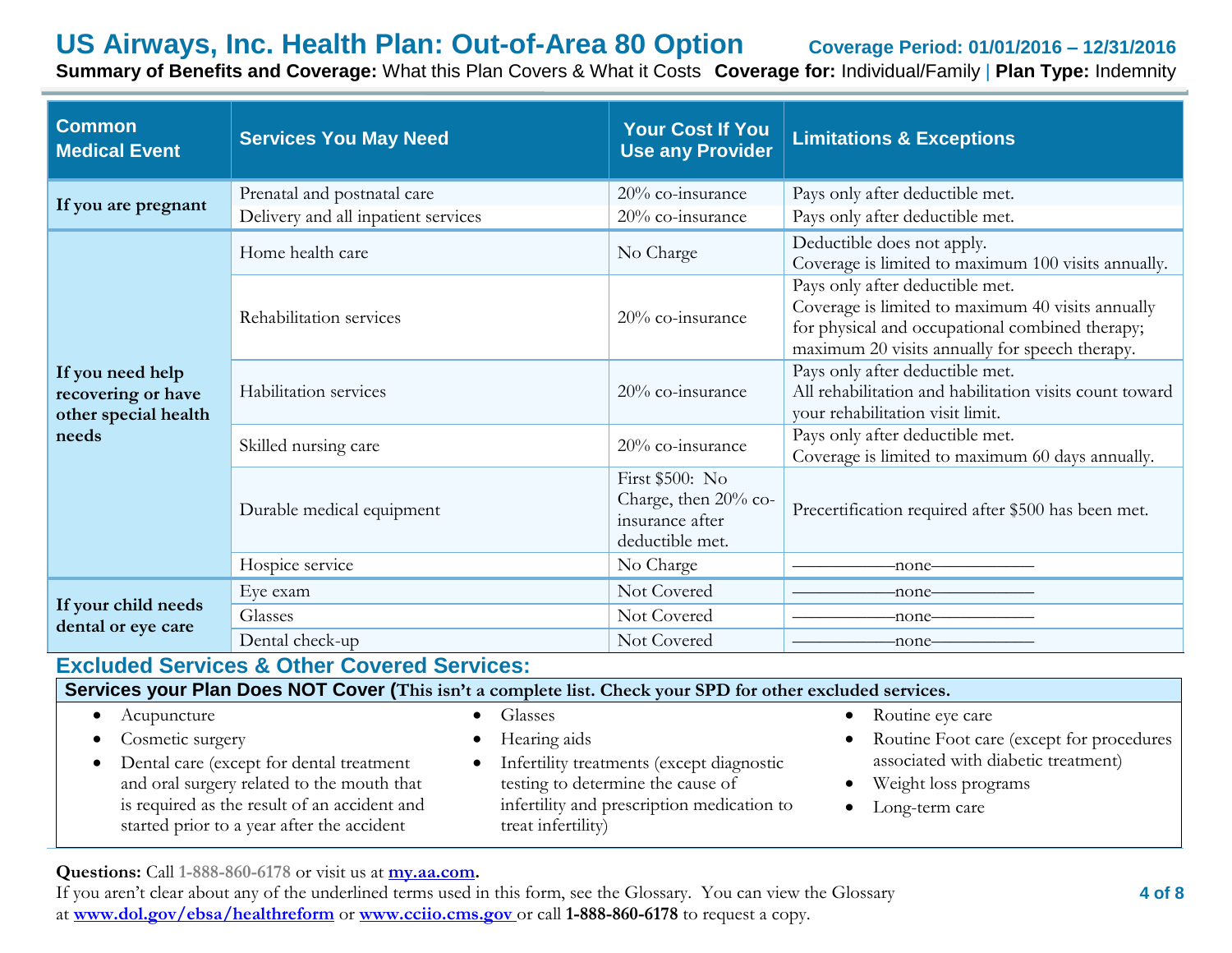**Summary of Benefits and Coverage:** What this Plan Covers & What it Costs **Coverage for:** Individual/Family | **Plan Type:** Indemnity

|           | <b>Common</b><br><b>Medical Event</b>                                                                                                                                                                         | <b>Services You May Need</b> |          | <b>Your Cost If You</b><br><b>Use any Provider</b> | <b>Limitations &amp; Exceptions</b> |
|-----------|---------------------------------------------------------------------------------------------------------------------------------------------------------------------------------------------------------------|------------------------------|----------|----------------------------------------------------|-------------------------------------|
|           | Other Covered Services (This isn't a complete list. Check your SPD for other covered services and your costs for these services.)                                                                             |                              |          |                                                    |                                     |
| $\bullet$ | Most coverage provided outside the United<br>Private-duty nursing<br>Bariatric surgery (limit one procedure for the<br>$\bullet$<br>life of the patient's participation in the Plan)<br>States. See my.aa.com |                              |          |                                                    |                                     |
|           | Chiropractic care (20 visit annual max.)                                                                                                                                                                      |                              | the U.S. | • Non-emergency care when traveling outside        |                                     |
|           | Vour Diabte to Continua Coversas                                                                                                                                                                              |                              |          |                                                    |                                     |

## **Your Rights to Continue Coverage:**

If you lose coverage under the plan, then, depending upon the circumstances, Federal and State laws may provide protections that allow you to keep health coverage. Any such rights may be limited in duration and will require you to pay a **premium**, which may be significantly higher than the premium you pay while covered under the plan. Other limitations on your rights to continue coverage may also apply.

For more information on your rights to continue coverage, contact the plan at 1-888-860-6178, www.dol.gov/ebsa, or the U.S. Department of Health and Human Services at 1-877-267-2323 x61565 or www.cciio.cms.gov.

## **Your Grievance and Appeals Rights:**

If you have a complaint or are dissatisfied with a denial of coverage for claims under your plan, you may be able to **appeal** or file a **grievance**. For questions about your rights, this notice, or assistance, you can contact the claims administrator (listed on your member ID card) at:

| Blue Cross and Blue Shield of Texas | UnitedHealthcare              | $\vert$ Express Scripts, Inc. |
|-------------------------------------|-------------------------------|-------------------------------|
| ATTN: Appeals for US Airways, Inc.  | National Appeals Center       | Appeals for US Airways, Inc.  |
| PO BOX 833874                       | PO BOX 30432                  | PO BOX 66588                  |
| Richardson, TX 75083-3874           | Salt Lake City, UT 84130-0432 | St. Louis, MO 63166-6588      |
| Telephone: 1-800-411-9188           | Telephone: 1-800-520-0811     | Telephone: 1-800-753-2851     |

# **Does this Coverage Provide Minimum Essential Coverage?**

The Affordable Care Act requires most people to have health care coverage that qualifies as "minimum essential coverage." **This health coverage does provide minimum essential coverage.**

# **Does this Coverage Meet the Minimum Value Standard?**

The Affordable Care Act establishes a minimum value standard of benefits of a health plan. The minimum value standard is 60% (actuarial value). **This health coverage does meet the minimum value standard for the benefits it provides.**

**Questions:** Call **1-888-860-6178** or visit us at **my.aa.com.**

If you aren't clear about any of the underlined terms used in this form, see the Glossary. You can view the Glossary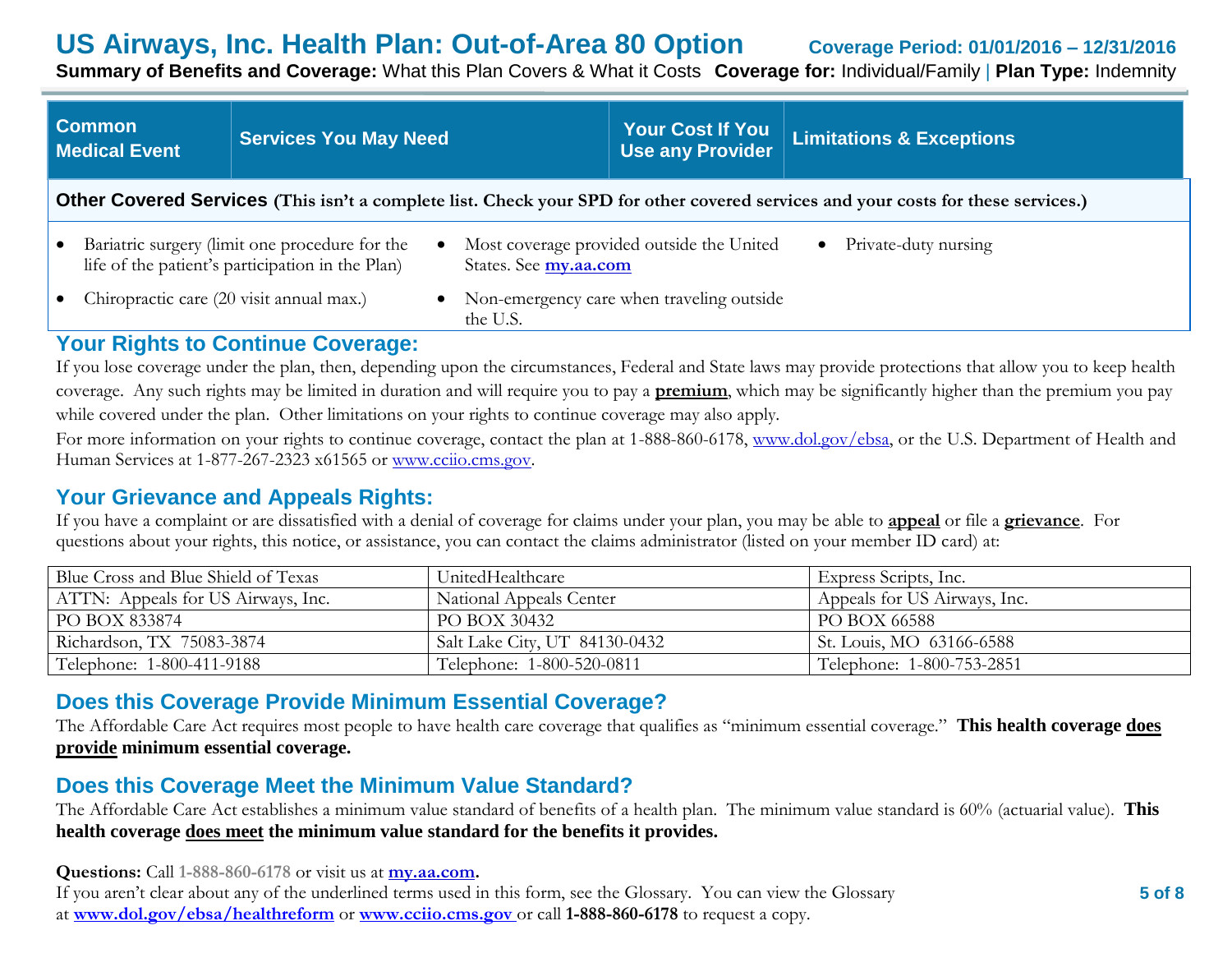# **Health Reimbursement Account (HRA) (formerly known as HUSA)**

If you (or your spouse/DP) participate in the WebMD Wellness program and earn wellness rewards, we will place those reward funds in your YSA (Your Spending Account) HRA. Any unused amounts remaining in your HUSA will be transferred to your 2016 HRA. You can use the funds to pay for healthrelated items not paid by your medical, dental and vision coverage, (deductibles, out-of-pocket amounts, etc.) You must use all the funds in your HCFSA before you can access the funds in this HRA. Also, you can access these funds only up to the amounts actually deposited into the HRA.

# **Health Care Flexible Spending Account (HCSA)**

From payroll deductions throughout the year, you can set aside pre-tax funds that go into your YSA (Your Spending Account) HCFSA. These funds may be used to reimburse you for health-related expenses such as deductibles, out-of-pocket amounts, etc. As soon as you make your first contribution through payroll deduction each year, the full amount of your elected HCFSA account is available for use. **For 2016, the maximum amount you can deposit into your HCFSA is \$2,550.** 

# **Language Access Services:**

Para obtener asistencia en español, llame al número de teléfono en su tarjeta de identificación. 若需要中文协助,请拨打您会员卡上的电话号码 Dine k'ehji shich'i' hadoodzih ninizingo, bee neehozin biniiye nanitinigii number bikaa'igii bich'i' hodiilnih Para sa tulong sa Tagalog, tawagan ang numero sa iyong ID card.

––––––––––––––––––––––*To see examples of how this plan might cover costs for a sample medical situation, see the next page.–––––––––––*–––––––––––

**Questions:** Call **1-888-860-6178** or visit us at **my.aa.com.**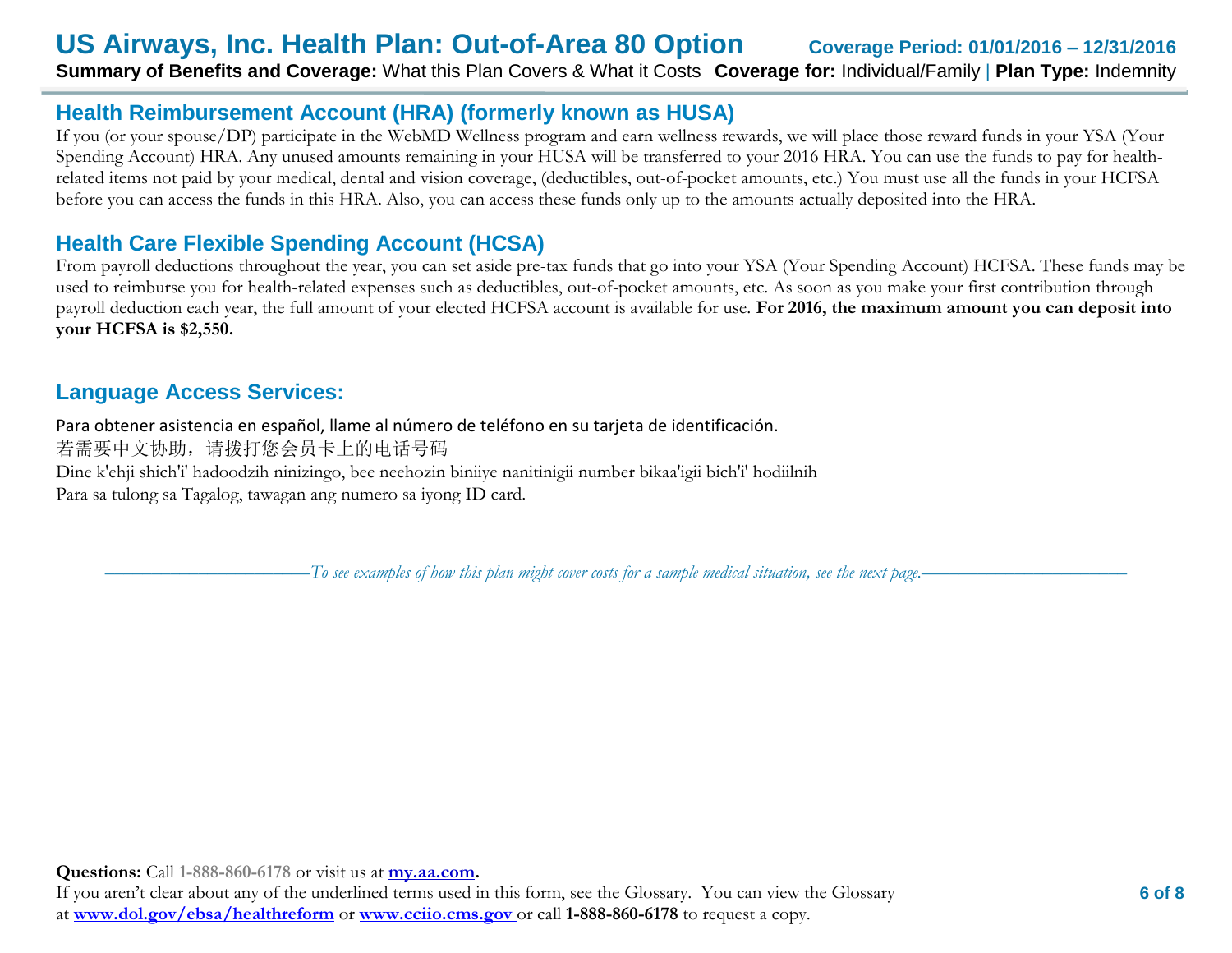# **About these Coverage Examples:**

These examples show how this plan might cover medical care in given situations. Use these examples to see, in general, how much financial protection a sample patient might get if they are covered under different plans.



**This is not a cost estimator.** 

Don't use these examples to estimate your actual costs under this plan. The actual care you receive will be different from these examples, and the cost of that care will also be different.

See the next page for important information about these examples.

| <b>Having a baby</b> |  |
|----------------------|--|
| (normal delivery)    |  |

- Amount owed to providers: \$7,540
- **Plan pays** \$6,110
- **Patient pays** \$1,430

### **Sample care costs:**

| \$40    |
|---------|
|         |
| \$200   |
| \$200   |
| \$500   |
| \$900   |
| \$900   |
| \$2,100 |
| \$2,700 |
|         |

### **Patient pays:**

| Deductibles          | \$450   |
|----------------------|---------|
| Co-pays              | \$60    |
| Co-insurance         | \$920   |
| Limits or exclusions |         |
| Total                | \$1,430 |

#### **Managing type 2 diabetes** (routine maintenance of

a well-controlled condition)

- **Amount owed to providers: \$5,400**
- **Plan pays** \$3,790
- **Patient pays** \$1,610

### **Sample care costs:**

| Prescriptions $(50 \text{ @ } $58 \text{ each})$ | \$2,900 |
|--------------------------------------------------|---------|
| Medical Equipment and Supplies                   | \$1,300 |
| Office Visits (7 @ \$100 each)                   | \$700   |
| Education                                        | \$300   |
| Laboratory tests                                 | \$100   |
| Vaccines, other preventive                       | \$100   |
| Total                                            | \$5,400 |

### **Patient pays:**

| Deductibles (met previously) |         |
|------------------------------|---------|
| Co-pays                      | \$1,030 |
| Co-insurance                 | \$280   |
| Limits or exclusions         | \$300   |
| Total                        | \$1,610 |

**Questions:** Call **1-888-860-6178** or visit us at **my.aa.com.**